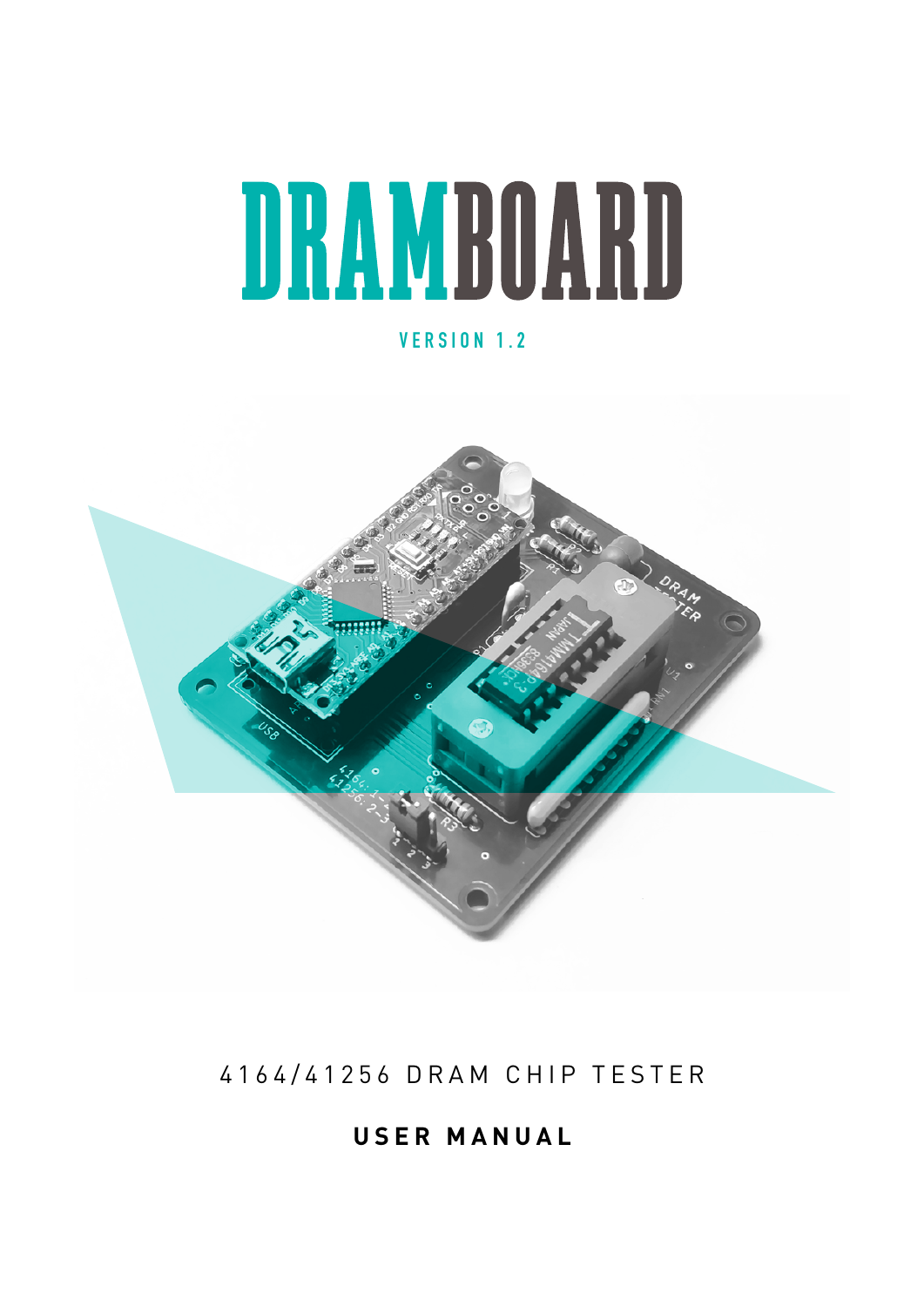

**The DRAMBOARD** is an Arduino Nano based 4164/41256 DRAM memory chip tester. 4164 DRAM is used in Commodore 64 and other old computers.

#### **INSTRUCTIONS**

- **1. Select 4164 or 41256 test mode** with jumper (1)
- **2. Connect Arduino micro USB connector (2) to powered (5V) USB port** with attached cable
- **3. Insert DRAM chip** in socket (3), check chip orientation
- **4. Press reset button** (4) on Arduino Nano for new test run
- **5. Observe LED** (5) status
	- **Green:** Init & passed all tests
	- **Yellow/orange:** tests running
	- **Red (flashing):** test failed
- **6. Remove DRAM chip** from socket when tests are finished